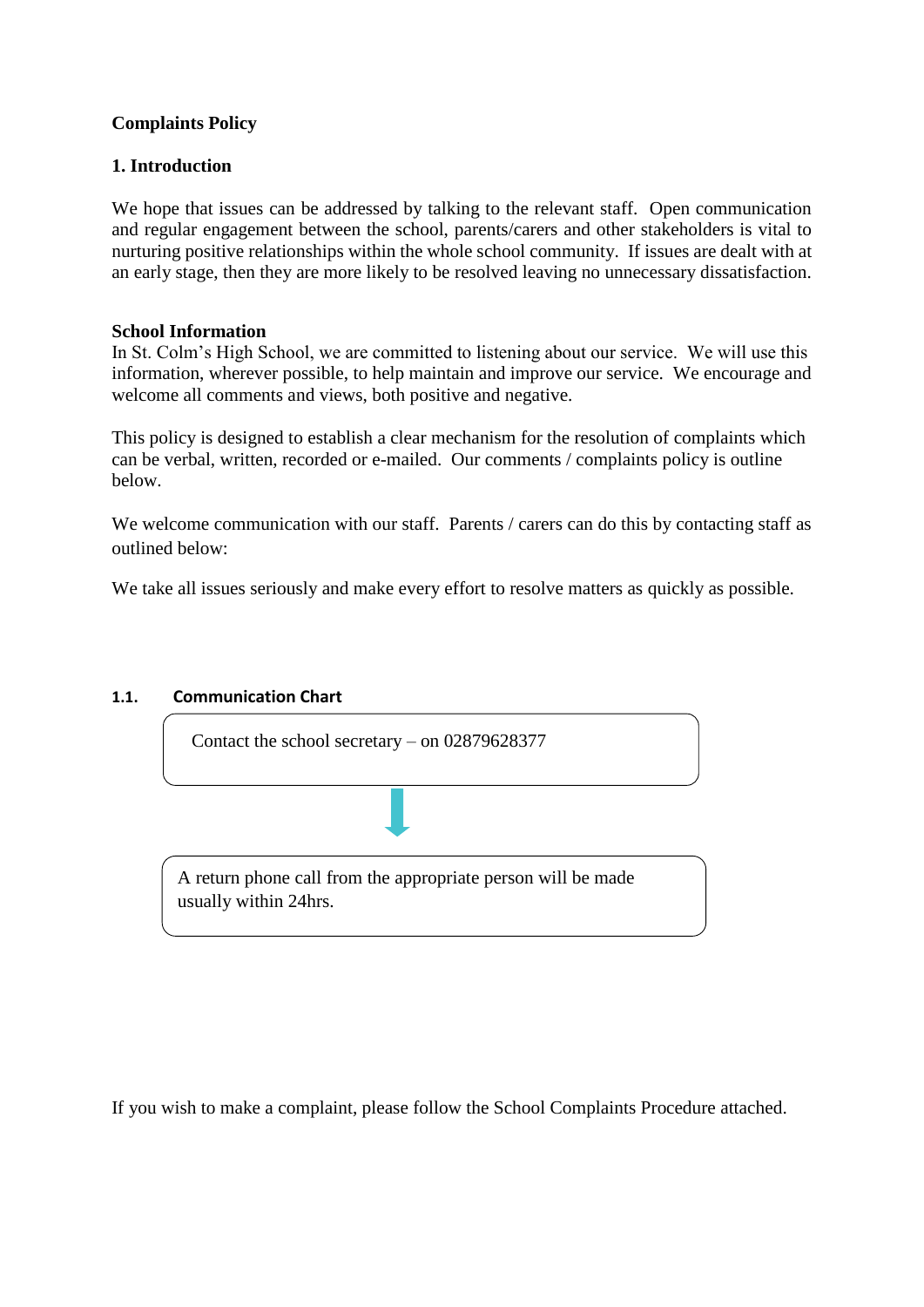### **2. Scope of the Complaints Procedure**

A complaint is described as an expression of dissatisfaction with our work.

#### 2.1 **Complaints with Established Procedures**

Our school Complaints Procedure sets out how any expression of dissatisfaction relating to the school will be managed. By taking complaints seriously at the earliest possible stage, it is hoped that they can be resolved quickly and effectively.

#### *Some examples of complaints dealt with:*

- Not following school policy
- Communication delays / lack of communication
- Difficulties in staff / pupil relationships

#### **This procedure should not be used for complaints with separate established procedures, however if your complaint relates to the school's failure to correctly administer any of these procedures, then you may complain by means of this procedure.**

Some examples of statutory procedures and appeal mechanisms, which are not part of the school's complaints procedure, are listed below. The list is not exhaustive. The principal/ chair of governors will advise on the appropriate procedure to use when a complaint is raised.

|           | <b>Exceptions</b>                                           |
|-----------|-------------------------------------------------------------|
|           | Admissions / Expulsions / Exclusion of children from school |
| ٠         | Statutory assessments of Special Educational Needs (SEN)    |
| $\bullet$ | <b>School Development Proposals</b>                         |
| ٠         | Child Protection / Safeguarding                             |

## **2.2 Anonymous Complaints**

The school will not normally investigate anonymous complaints, unless deemed by the chairperson of the Board of Governors to be of a very serious nature. The decision of dealing with such complaints will be at the discretion of the chairperson of the board of governors.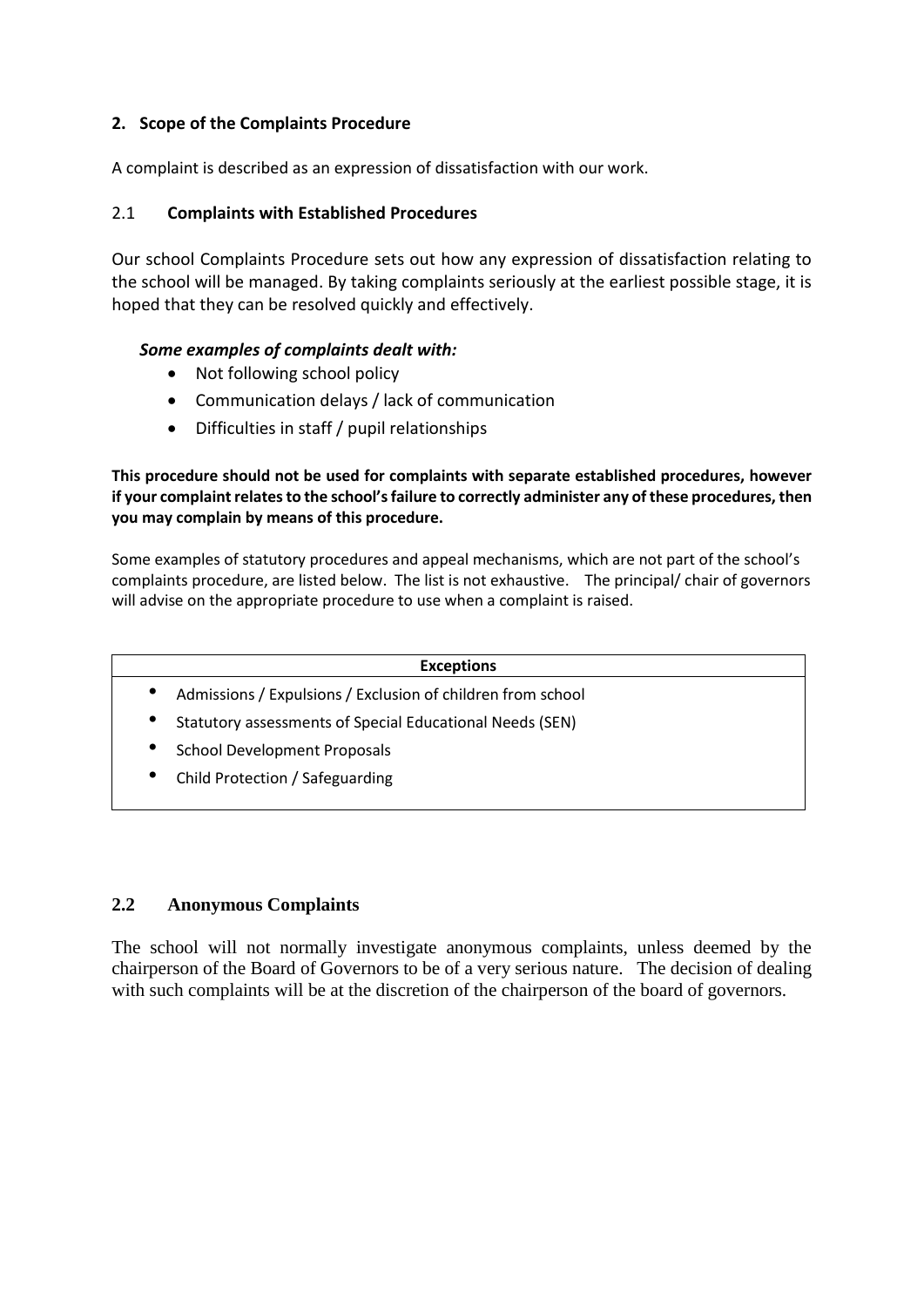#### **3. Aims of the Complaints Procedure**

#### **3.1. When dealing with Complaints**

Our school aims to:

- Encourage resolution as quickly as possible:
- Provide timely responses;
- Keep complainants informed of progress;
- Ensure a full and fair investigation of your complaint;
- Have due regard for the rights and responsibilities of all parties involved;
- Respect confidentiality;
- Fully address complaints and provide an effective response;
- Take appropriate action to rectify the issue and prevent it happening again;
- Be responsive to learning from outcomes that will inform and improve practice within the school.
- Provide a process that is simple to understand and use;
- be impartial;
- be non-adversarial.

### **3.2. Availability of Procedure**

A copy of this Procedure is available on our school's website or is available from the school on request.

### **4. Complaints Procedure – At a Glance**

#### **Stage One**

Write to the Principal

**Stage Two**

Write to the Chairperson of Board of Governors

### **4.1. Time Limit**

To enable complaints to be resolved, please contact the school as soon as possible. Unless there are exceptional circumstances, complaints will normally only be considered within 6 months of the date of the incident(s) about which you are complaining.

#### **4.2. Stage One**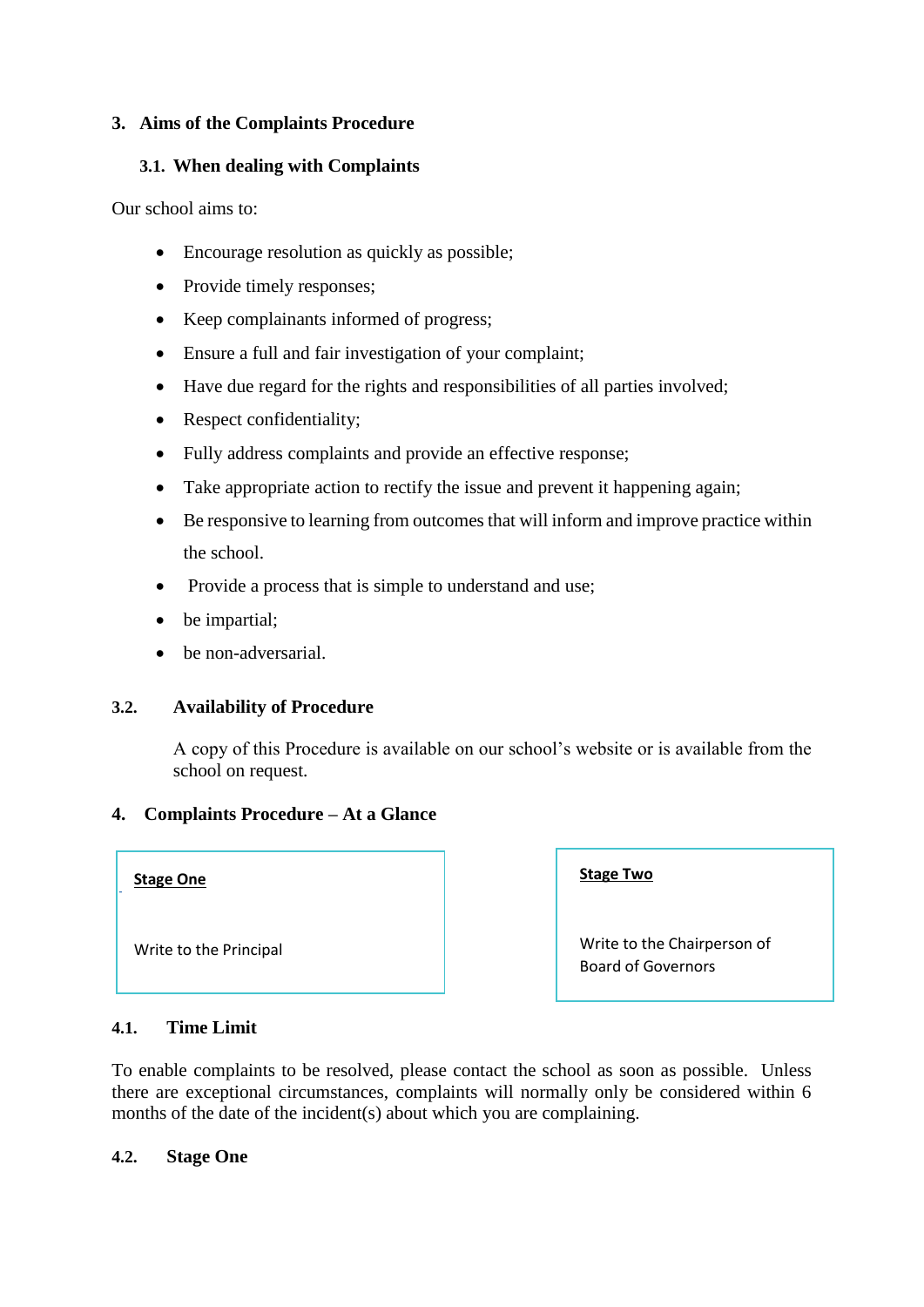When making a complaint, contact the school principal who will arrange for the complaint to be investigated*.* **If the complaint is about the principal, proceed to Stage Two.** The school requires complaints to be made in writing. Where this may present difficulties, please contact the school which will make reasonable arrangements to support you with this process.

When writing your complaint, please provide clear information and include the following:

- Your name and contact details
- $\bullet$  What your complaint is about please try to be specific
- What you have already done to try to resolve it and
- What you would like the school to do to resolve your complaint

The principal will normally acknowledge the complaint as soon as possible but within 10 school working days. This will be a short response and you will be sent a copy of, (or a link to) the school's complaints procedure. A final response will normally be made within 20 school working days of receipt of the complaint. This response will be issued in writing and will indicate with reasons whether the complaint has been upheld, partially upheld or not upheld. If, for any reason, the consideration of a complaint takes longer to complete, you will be informed of revised time limits and kept updated on progress.

These timeframes may need to be reviewed if complaints are ongoing during school holiday periods.

If you remain unhappy with the outcome at Stage One, the complaint may be progressed to Stage Two which is overseen by the board of governors.

### **4.3. Stage Two**

If your complaint is about the principal or if the complaint is unresolved after Stage One, write to the chairperson of the board of governors. Where this may present difficulties, please contact the school which will make reasonable arrangements to support you with this process. The letter can be left at the school office and marked *'private and confidential'*.The chairperson will convene a committee to consider the complaint.

In the case of the complaint being about the principal, this committee will investigate the complaint.

Please provide clear information and include the following:

- Reason(s) why you disagree with the stage one findings
- Any aspect in which you think that the school's complaints procedure was not fully followed

The chairperson of the committee will normally acknowledge the complaint as soon as possible but at least within 10 school working days. A final response will normally made within 20 school working days from date of receipt of the second letter. The response will be issued by the chairperson of the committee and will indicate, with reasons, whether the complaint has been upheld, partially upheld or not upheld.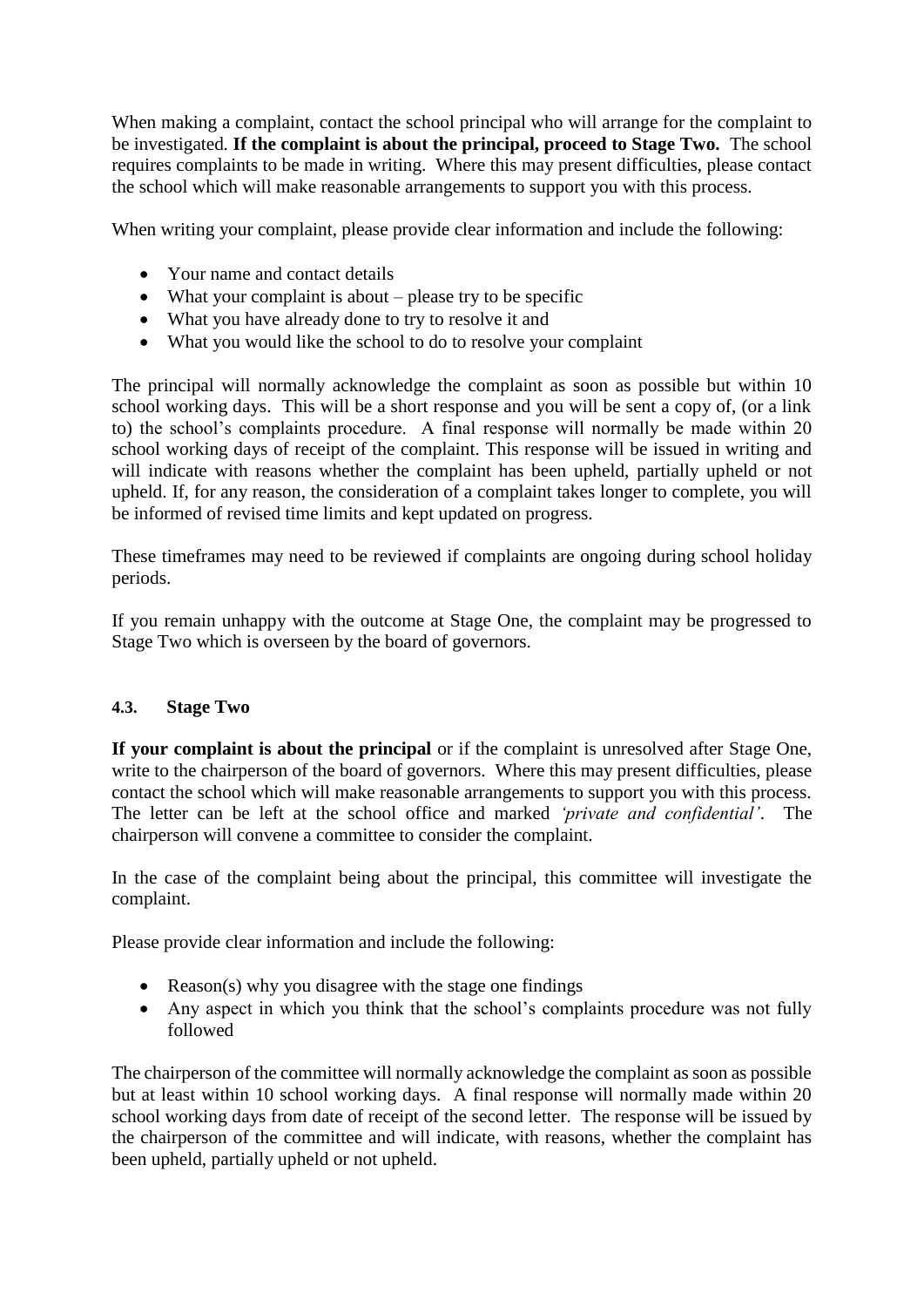If, for any reason, the review of a complaint takes longer to complete, complainants will be informed of revised time limits and kept updated on progress.

These timeframes may need to be reviewed if complaints are ongoing during school holiday periods.

## **4.4. Northern Ireland Public Services Ombudsman (NIPSO) www.nipso.org.uk**

If following Stage Two you remain dissatisfied with the outcome of your complaint, you can refer the matter to the Office of the Northern Ireland Public Services Ombudsman (NIPSO).

The Ombudsman provides a free, independent and impartial service for handling complaints about schools in Northern Ireland. You have the right to complain to the Ombudsman if you feel that you have been treated unfairly or have received a poor service from a school and your complaint has not been resolved to your satisfaction.

A complaint should normally be referred to NIPSO within six months of the final response from the School. The school must advise in its concluding letter that the complaint may be referred to the NIPSO if you remain dissatisfied.

Contact details for NIPSO are provided below.

## **Northern Ireland Public Services Ombudsman**

Office of the Northern Ireland Public Services Ombudsman Progressive House 33 Wellington Place Belfast BT1 6HN

Freepost: FREEPOST NIPSO Telephone: 02890 233821 Freephone: 0800 34 34 24 Email: [nipso@nipso.org.uk](mailto:nipso@nipso.org.uk) Web: [www.nipso.org.uk](http://www.nipso.org.uk/)

# **5. What To Expect Under This Procedure**

### **5.1. Your rights as a person making a complaint**

In dealing with complaints we will ensure:

- Fair treatment;
- Courtesy:
- A timely response:
- Accurate advice;
- Respect for privacy complaints will be treated as confidentially as possible allowing for the possibility of consultation with other appropriate parties about the complaint; and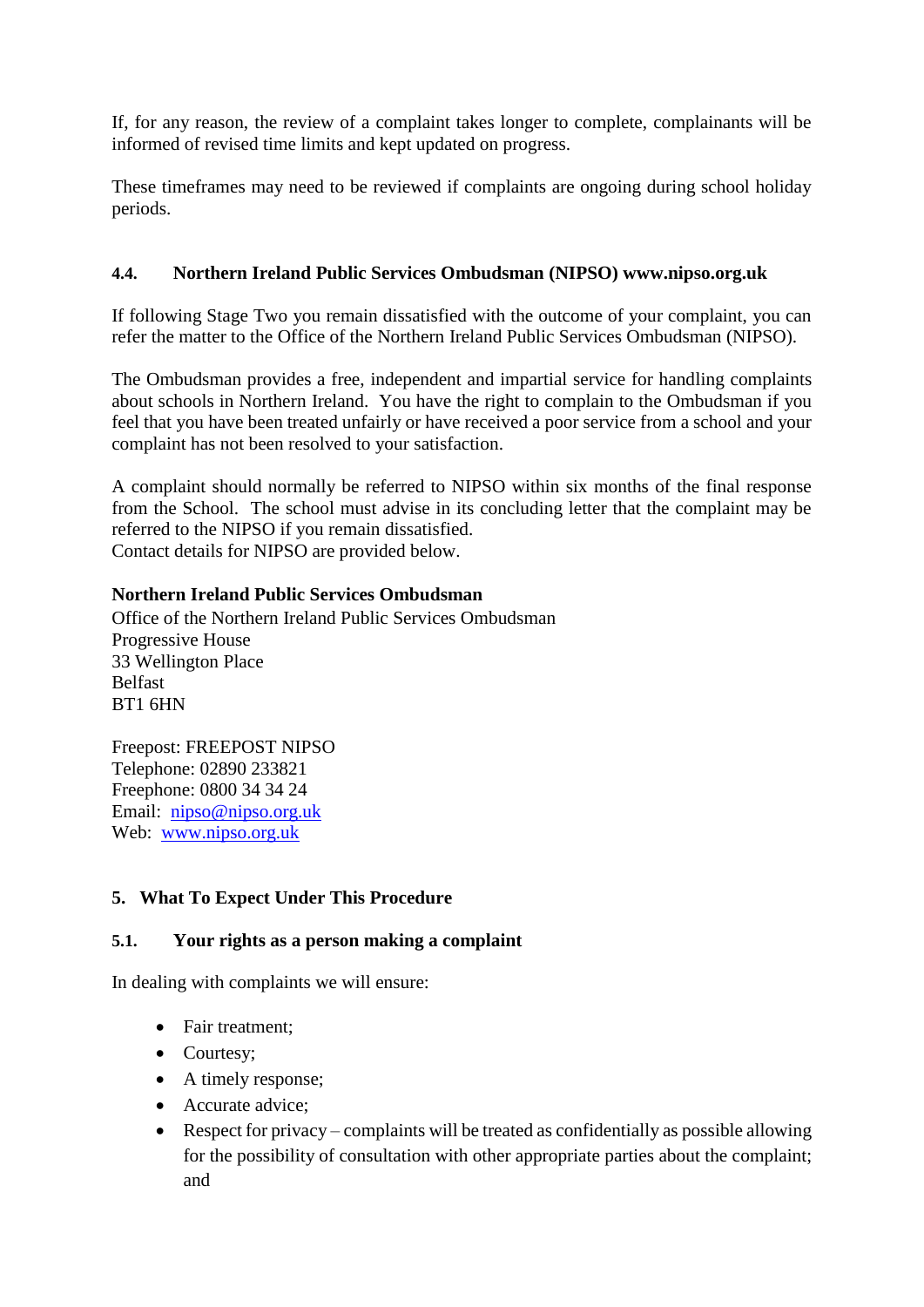Clear reasons for decisions.

## **5.2. Your responsibilities as a person making a complaint**

When making a complaint it is important that you:

- Raise issues in a timely manner
- Treat our staff with respect and courtesy
- Provide accurate and concise information in relation to the issues raised
- Use these procedures fully and engage with them at the appropriate levels

## **5.3. Rights of parties involved during the investigation**

Where a meeting is arranged parties may be accompanied but not represented by another person.

Complainant: - should be informed that they may be accompanied but not represented by another person during the process e.g. spouse, friend, family member or interpreter, provided this person is not offering legal representation or acting in an official capacity. If the complainant feels unable to speak on their own behalf, they may avail of support from outside agencies as agreed with the school. (Local MLAs / Councillors / Citizens' Advice Bureau / Parenting NI / Children's Commissioner)

Staff Members: - should be informed that they may be accompanied or represented by another person during the process e.g. union representative, colleague<sup>1</sup> Pupils: permission should be sought from parents / guardians and parent; guardian or other nominated adult should accompany pupils.

It may be appropriate to seek a written statement if a person is unable to meet for any reason*.*

Parties should normally be informed when a complaint is made against them and be able to see relevant correspondence.

### **This Procedure does not take away from the statutory rights of any of the participants.**

### **5.4. Timeframes**

**.** 

**Stage One** – Normally acknowledge as soon as possible but at least within 10 school working days, with final response normally provided within 20 school working days

**Stage Two** – Normally acknowledge as soon as possible but at least within 10 school working days, with final response normally provided within 20 school working days

If, for any reason, the consideration  $\ell$  review of a complaint takes longer to complete, complainants will be informed of revised time limits and kept updated on progress.

 $1$  For information on workers' statutory rights to be accompanied, this should be read in accordance with Section 3 of the LRA's Code of Practice on Disciplinary and Grievance Procedures (Paras 110-116).